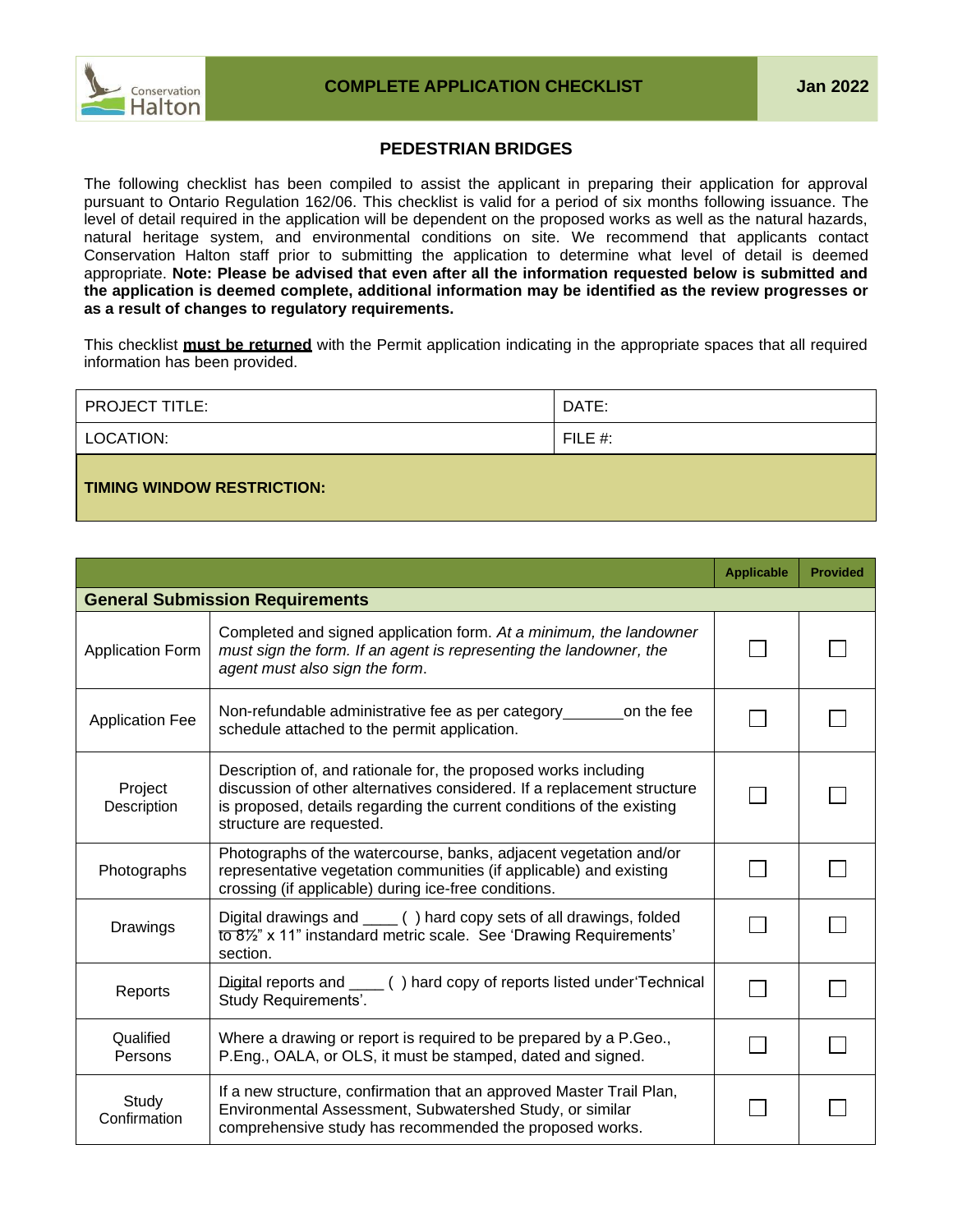|                             |                                                                                                                                                                                                                                                                                                                                                                                                                                                                                                                                                                                                                                                                                                                                    | <b>Applicable</b> | <b>Provided</b> |  |
|-----------------------------|------------------------------------------------------------------------------------------------------------------------------------------------------------------------------------------------------------------------------------------------------------------------------------------------------------------------------------------------------------------------------------------------------------------------------------------------------------------------------------------------------------------------------------------------------------------------------------------------------------------------------------------------------------------------------------------------------------------------------------|-------------------|-----------------|--|
| <b>Drawing Requirements</b> |                                                                                                                                                                                                                                                                                                                                                                                                                                                                                                                                                                                                                                                                                                                                    |                   |                 |  |
| <b>Digital Copies</b>       | Technical drawings and plans provided in the most recent version of<br>AutoCAD and properly georeferenced to real world coordinates (i.e.<br>NAD83, UTM, Zone 17). File formats in order of preference are dgn,<br>dwg, and dxf.<br>GIS data and mapping should be submitted in an acceptable ESRI<br>format and be properly georeferenced to real world coordinates (i.e.,<br>NAD83, UTM, Zone 17). It is highly desirable that mapping related<br>data be submitted in ArcGIS Geodatabase format, containing all<br>spatial, attribute, metadata and spatial joins/data rules. ESRI shape<br>file format is an acceptable alternative.                                                                                           |                   |                 |  |
| Topographic<br>Survey       | Detailed topographic survey of the site by an OLS or qualified P.Eng.<br>extending a minimum 15m upstream and downstream of the limits of<br>the proposed crossing, with information collected at 1m intervals along<br>the creek. The survey is to identify/confirm/include items such as:<br>• Creek inverts, thalweg<br>• Dams/weirs/knick points<br>• Slopes/valley walls/retaining<br>• Stream bank locations (top and<br>bottom of bank<br>walls (top and bottom of the<br>bank)<br>• Existing crossing details (low<br>cord; obvert/invert, footing<br>• Limit of wetlands, staked by<br><b>Conservation Halton</b><br>abutments, etc.)<br>• Observed water level<br>• Ditch lines<br>• Benchmarks<br>• Date surveyed, etc. |                   |                 |  |
| Plan View(s)                | Plan view(s) showing existing conditions and proposed development<br>conditions including:<br>• Culvert/Bridges<br>• Detailed grading (clearly<br>illustrate how the proposed<br><b>Habitat features</b><br>works will blend in with the<br>Vegetation<br>undisturbed areas)<br><b>Conservation Halton staked</b><br>• Limit of work/disturbance<br>Wetland limit<br>• Watercourse (bankfull width)<br>Structures/buildings<br>Utilities/Infrastructure,<br>Location of cross-sections and<br>profile views, etc.<br>• Location of approximate regulated limits (ARL) and applicable<br>natural hazards, specifically:                                                                                                             | ┍                 |                 |  |
| Aerial<br>Photograph(s)     | Plan view of the proposed works and limits of disturbance (or other,<br>specifically<br>), superimposed over top of<br>a recent aerial photograph of the site. Please specify date of imagery.                                                                                                                                                                                                                                                                                                                                                                                                                                                                                                                                     |                   |                 |  |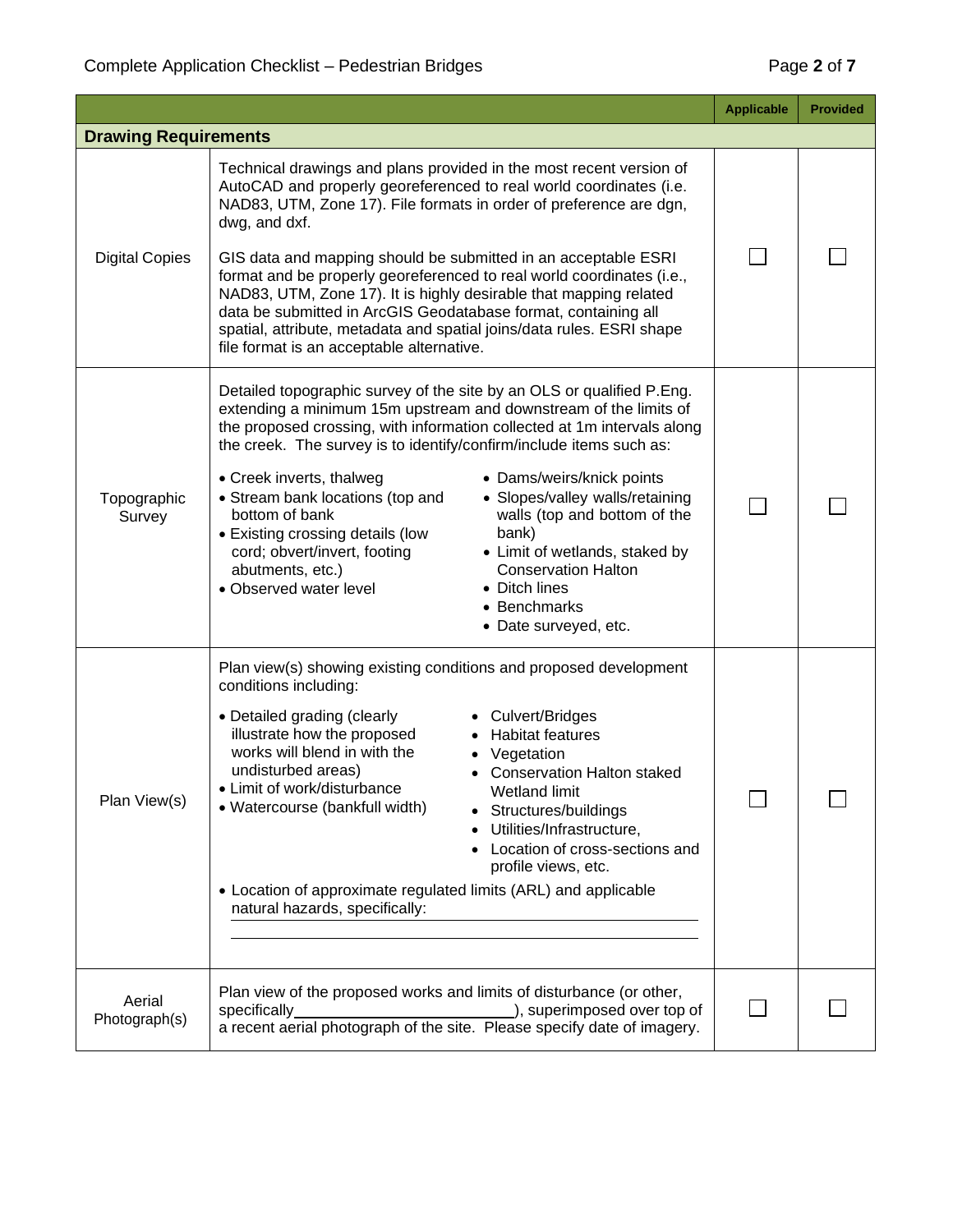|                                                         |                                                                                                                                                                                                                                                                                                                                                                                                                                                                                                                                                                                                                     | <b>Applicable</b> | <b>Provided</b> |
|---------------------------------------------------------|---------------------------------------------------------------------------------------------------------------------------------------------------------------------------------------------------------------------------------------------------------------------------------------------------------------------------------------------------------------------------------------------------------------------------------------------------------------------------------------------------------------------------------------------------------------------------------------------------------------------|-------------------|-----------------|
| Profile View(s)                                         | Existing and proposed longitudinal profile view (s) of the structure and<br>channel (extending a minimum 15m upstream and downstream of<br>crossing) clearly illustrating the existing conditions and proposed<br>development conditions. Drawings must clearly illustrate the works<br>and its interface with the upstream and downstream watercourse<br>reaches (creek invert, bank details) that are to remain undisturbed.                                                                                                                                                                                      |                   |                 |
| Cross-sectional<br>View(s)                              | Existing and proposed cross sectional views of the structure, wing<br>walls, footings, etc, as well as the upstream and downstream<br>watercourse. Bankfull width, creek inverts and low flow channel for<br>fish passage must be illustrated. Drawings must indicate that the<br>abutments and armouring are located entirely outside the 2-year high<br>water level and away from areas with eroding and unstable banks.                                                                                                                                                                                          |                   |                 |
| <b>Habitat Features</b>                                 | Plan, section and profile details of proposed habitat features (e.g.<br>pools, riffles, dead snags, woody debris, etc.), as well as tie-in to the<br>proposed channel. Bank location (bankfull, low flow), must be clearly<br>identified on the above noted plans.                                                                                                                                                                                                                                                                                                                                                  |                   |                 |
| Substrate<br><b>Materials</b>                           | Type, size/gradation and depth of appropriate substrate material.<br>Analysis supporting the selected sizing must be provided. Details of<br>granular mixtures proposed or native material to fill the void spaces<br>must also be included.                                                                                                                                                                                                                                                                                                                                                                        |                   |                 |
| Existing<br>Vegetation                                  | A vegetation inventory is required (including scientific names, and ELC<br>community mapping to vegetation type). A Tree Preservation Plan is<br>also required. Tree protection fencing location and details must be<br>illustrated on the drawings. Follow applicable municipal guidelines, by-<br>laws and Conservation Halton's Guidelines on Landscapingand<br>Restoration Plans (2021), available at www.conservationhalton.ca.                                                                                                                                                                                |                   |                 |
| Proposed<br>Vegetation                                  | Details on restoration, including a locally native, non-invasive seed mix<br>for disturbed areas as well as compensatory trees and/or shrubs must<br>be indicated on the drawings (including scientific names). Follow<br>Conservation Halton's Guidelines on Landscaping and Restoration<br>Plans (2021), available at www.conservationhalton.ca unless as<br>directed below:                                                                                                                                                                                                                                      |                   |                 |
| Staging,<br>Phasing and<br><b>Access Route</b><br>Plans | Details regarding the sequence of construction with consideration of<br>site management, best management practices, and aquatic/terrestrial<br>timing window restrictions. The construction sequence should<br>consider:<br>• Vegetation removal,<br>· In-stream works,<br>· Wildlife rescue plans,<br>• Seasonal timing of landscaping and bioengineering,<br>• Stockpiling operations, etc.<br>The full limits of disturbance for access to the site must be delineated<br>with details regarding temporary crossings (if applicable). Efforts to<br>minimize the extent of the disturbance must be demonstrated. |                   |                 |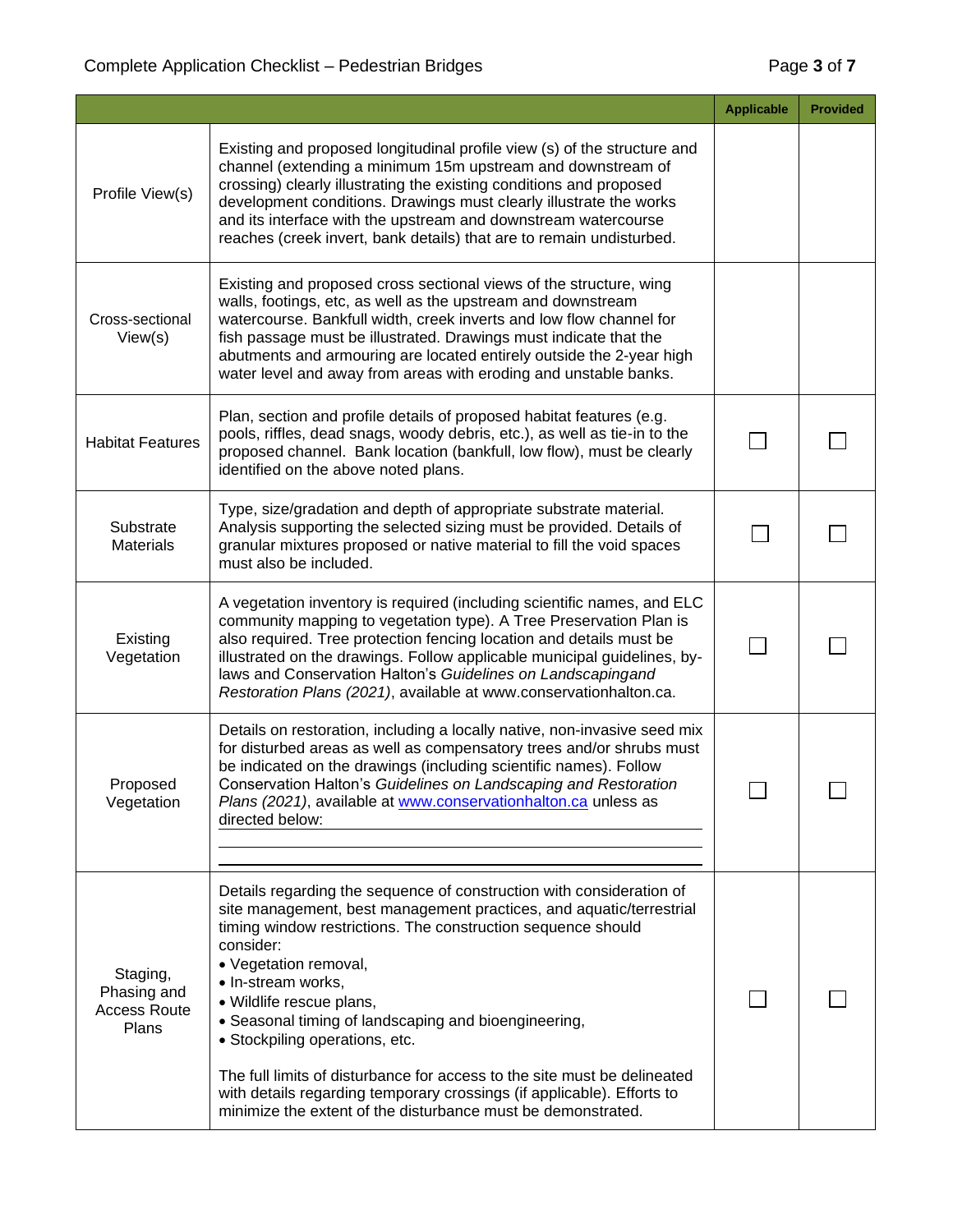|                                                 |                                                                                                                                                                                                                                                                                                                                                                                                                                                                                                                                                                                                                                                                                                                                                                                                                                                                                                           | <b>Applicable</b> | <b>Provided</b> |
|-------------------------------------------------|-----------------------------------------------------------------------------------------------------------------------------------------------------------------------------------------------------------------------------------------------------------------------------------------------------------------------------------------------------------------------------------------------------------------------------------------------------------------------------------------------------------------------------------------------------------------------------------------------------------------------------------------------------------------------------------------------------------------------------------------------------------------------------------------------------------------------------------------------------------------------------------------------------------|-------------------|-----------------|
| Erosion and<br>Sediment<br><b>Control Plans</b> | Details regarding sediment and erosion control measures, site<br>dewatering, equipment, materials, access to and from work area,<br>monitoring, site supervision, etc. See Erosion & Sediment Guidelines<br>for Urban Construction prepared by the Greater Golden Horseshoe<br>Area Conservation Authorities (www.sustainabletechnologies.ca) for<br>additional guidance.                                                                                                                                                                                                                                                                                                                                                                                                                                                                                                                                 |                   |                 |
|                                                 | Above plan is to be prepared by a qualified professional (i.e. CISEC,<br>CPESC or an approved equivalent).                                                                                                                                                                                                                                                                                                                                                                                                                                                                                                                                                                                                                                                                                                                                                                                                |                   |                 |
|                                                 | <b>Technical Study Requirements</b>                                                                                                                                                                                                                                                                                                                                                                                                                                                                                                                                                                                                                                                                                                                                                                                                                                                                       |                   |                 |
|                                                 | Studies pertaining to flooding and erosion hazards must be completed in accordance with theMinistry of Norther<br>Development, Natural Resources & Forestry (MNRF) Technical Guidelines (MNR, 2002).                                                                                                                                                                                                                                                                                                                                                                                                                                                                                                                                                                                                                                                                                                      |                   |                 |
| Hydraulic<br>Analysis                           | A hydraulic analysis by a qualified P. Eng to verify that the proposed<br>works will not increase flooding risks to life or property. The analysis<br>must verify that there will be no increased flood levels on adjacent<br>properties and no increased on-site flood risks. The assessment must<br>be completed for the full range of rainfall events (typically 2, 5, 10, 25,<br>50, 100 year and Regional Storm). A hard copy and digital copy of all<br>models must be provided and must be accompanied by a summary<br>table of pre and post development flood elevations. The source of the<br>hydraulic model must be specified. A plan view drawing showing the<br>existing and proposed flooding hazard limit as well as the location of<br>hydraulic cross-sections overlain on an existing topographic mapping<br>and/or grading plan (if grading changes are proposed) must be<br>provided. |                   |                 |
| Additional<br>Engineering<br>Analysis           | Demonstration by a qualified P. Eng that the crossing is providing the<br>appropriate level of access/egress for the intended adjacent and<br>surrounding land use.                                                                                                                                                                                                                                                                                                                                                                                                                                                                                                                                                                                                                                                                                                                                       |                   |                 |
|                                                 | Confirmation that the bridge will have sufficient freeboard to pass<br>floating objects at high flows. Where the terrain permits, a minimum 10<br>year design storm event should be used as the design standard.                                                                                                                                                                                                                                                                                                                                                                                                                                                                                                                                                                                                                                                                                          |                   |                 |
|                                                 | Confirmation from a qualified P. Eng verifying that the proposed<br>crossing can withstand the anticipated flood depths and velocities<br>under Regulatory Storm conditions.                                                                                                                                                                                                                                                                                                                                                                                                                                                                                                                                                                                                                                                                                                                              |                   |                 |
|                                                 | Calculations by a qualified P. Eng for erosion protection works. Please<br>note that where feasible, erosion protection measures should be<br>buried by appropriate substrate within the natural channel boundary.                                                                                                                                                                                                                                                                                                                                                                                                                                                                                                                                                                                                                                                                                        |                   |                 |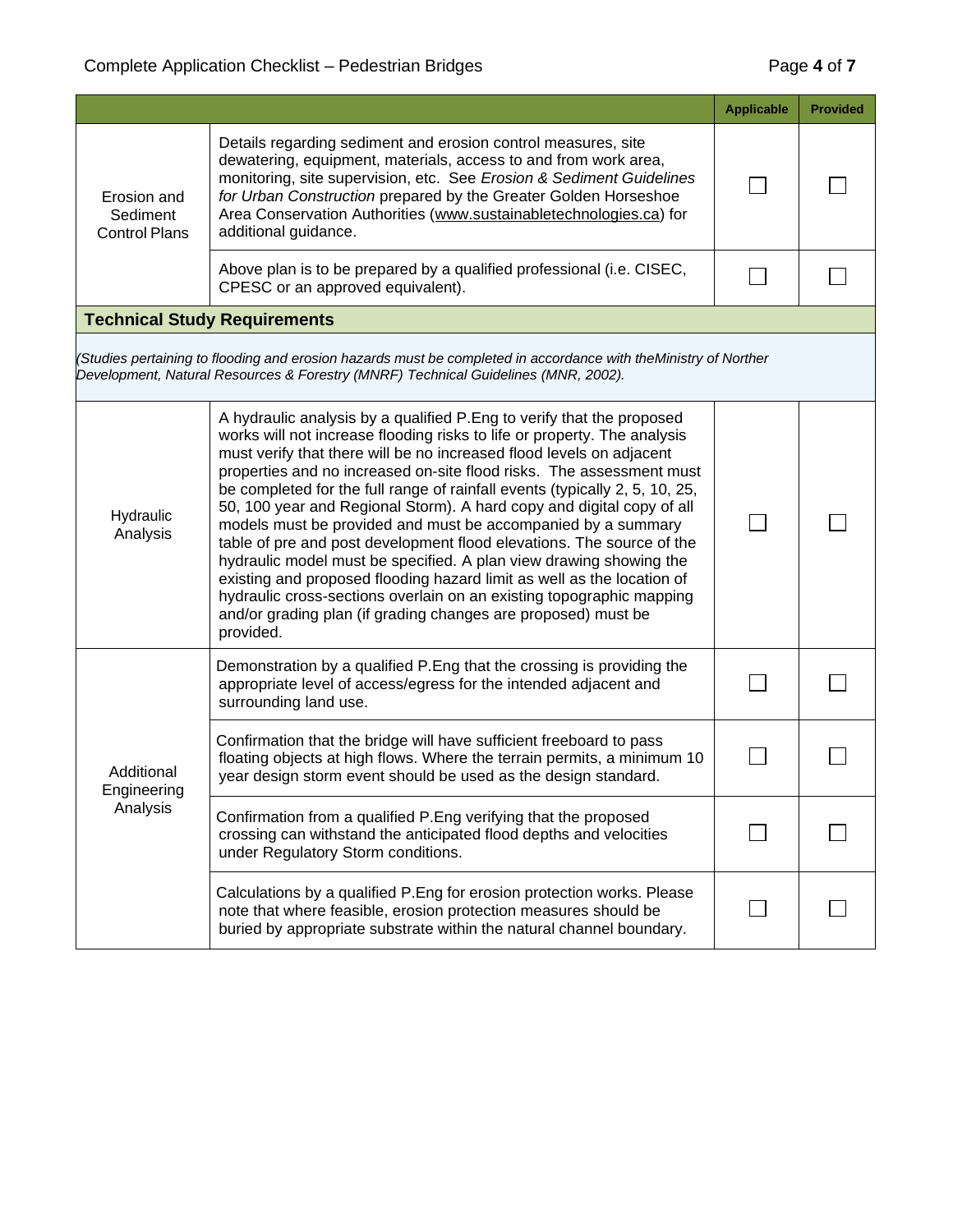|                                                       |                                                                                                                                                                                                                                                                                                                                                                                                                                                                                                                                                                                                                                                                                                                                                                                                                                                                                                                                                                                                                                                                                                                                                                     | <b>Applicable</b> | <b>Provided</b> |
|-------------------------------------------------------|---------------------------------------------------------------------------------------------------------------------------------------------------------------------------------------------------------------------------------------------------------------------------------------------------------------------------------------------------------------------------------------------------------------------------------------------------------------------------------------------------------------------------------------------------------------------------------------------------------------------------------------------------------------------------------------------------------------------------------------------------------------------------------------------------------------------------------------------------------------------------------------------------------------------------------------------------------------------------------------------------------------------------------------------------------------------------------------------------------------------------------------------------------------------|-------------------|-----------------|
| Geotechnical<br>Assessment<br>(Slope Stability        | A geotechnical slope assessment by a qualified P.Eng. The scope of<br>the study must be determined through the completion of the Slope<br>Stability Rating Chart (Table 4.2, NDMNRF, Understanding Natural<br>Hazards and Technical Guide for River and Stream Systems: Erosion<br>Hazard Limit). Where the location of stable top of bank is required,<br>staff will require plan and cross-sectional views that illustrate, at a<br>minimum, the site's topographical information, location of watercourse,<br>toe of slope, staked top of bank, recommended toe erosion allowance,<br>recommended stable slope allowance and analyzed long term stable<br>top of bank. The location of the analyzed cross-sections must be<br>shown on the plan view of the site.                                                                                                                                                                                                                                                                                                                                                                                                |                   |                 |
| Geotechnical<br>Assessment<br>(Soil<br>Investigation) | A geotechnical assessment by a qualified P.Eng for the purposes of<br>mitigation of geotechnical risks at the site by providing<br>recommendation for items such as footings, excavation limits, design<br>parameters and construction. Indication of groundwater levels and<br>potential for construction dewatering is required to determine if<br>additional hydrogeological study is warranted.                                                                                                                                                                                                                                                                                                                                                                                                                                                                                                                                                                                                                                                                                                                                                                 |                   |                 |
| Fluvial<br>Geomorphic<br>Assessment                   | A fluvial geomorphological assessment by a qualified licenced<br>professional (e.g. P.Geo.) with demonstrated expertise in natural<br>channel design to verify that the design has adequately allowed for<br>natural channel migration, fish/terrestrial passage, sediment transport,<br>and minimizes the risk to infrastructure. The study is to include, but<br>not be limited to:<br>• Details on how the proposed design provides a natural channel<br>morphology consistent with anticipated drainage, gradient, and<br>sediment transport regimes;<br>• Channel migration, widening, potential downcutting/scour based<br>on historical observations or acceptable modelling;<br>• Potential changes in channel alignment and bank erosion in<br>upstream and downstream reaches;<br>• Appropriate bankfull flows, water depth and water velocities.<br>These parameters should be the same through the crossing as<br>in upstream and downstream natural areas;<br>• Natural bottom substrate matching upstream and downstream<br>substrates with supporting substrate sizing calculations<br>• Bedload conveyance, ice jams and woody debris accumulation. |                   |                 |
| Hydrogeological<br>Assessment                         | A hydrogeological assessment by a qualified P.Eng or P.Geo. to study<br>the potential impacts to surface/groundwater interactions related to<br>dewatering, and discharge activities. The assessment must provide<br>adaptive management, mitigation and monitoring strategies with<br>considerations for discharge (quality and quantity of water),<br>construction phasing, etc.                                                                                                                                                                                                                                                                                                                                                                                                                                                                                                                                                                                                                                                                                                                                                                                  |                   |                 |
| <b>Aquatic Habitat</b><br>Assessment                  | Detailed description and habitat map of in-stream and bank habitat<br>features including bankfull width, pools, riffles, undercut banks,<br>eroding banks, root wads and large woody debris, thalweg/low flow<br>location, backwater areas, substrate type, etc. See the Interim<br>Environmental Guide for Fisheries (MTO, April 2020) for further<br>guidance.                                                                                                                                                                                                                                                                                                                                                                                                                                                                                                                                                                                                                                                                                                                                                                                                    |                   |                 |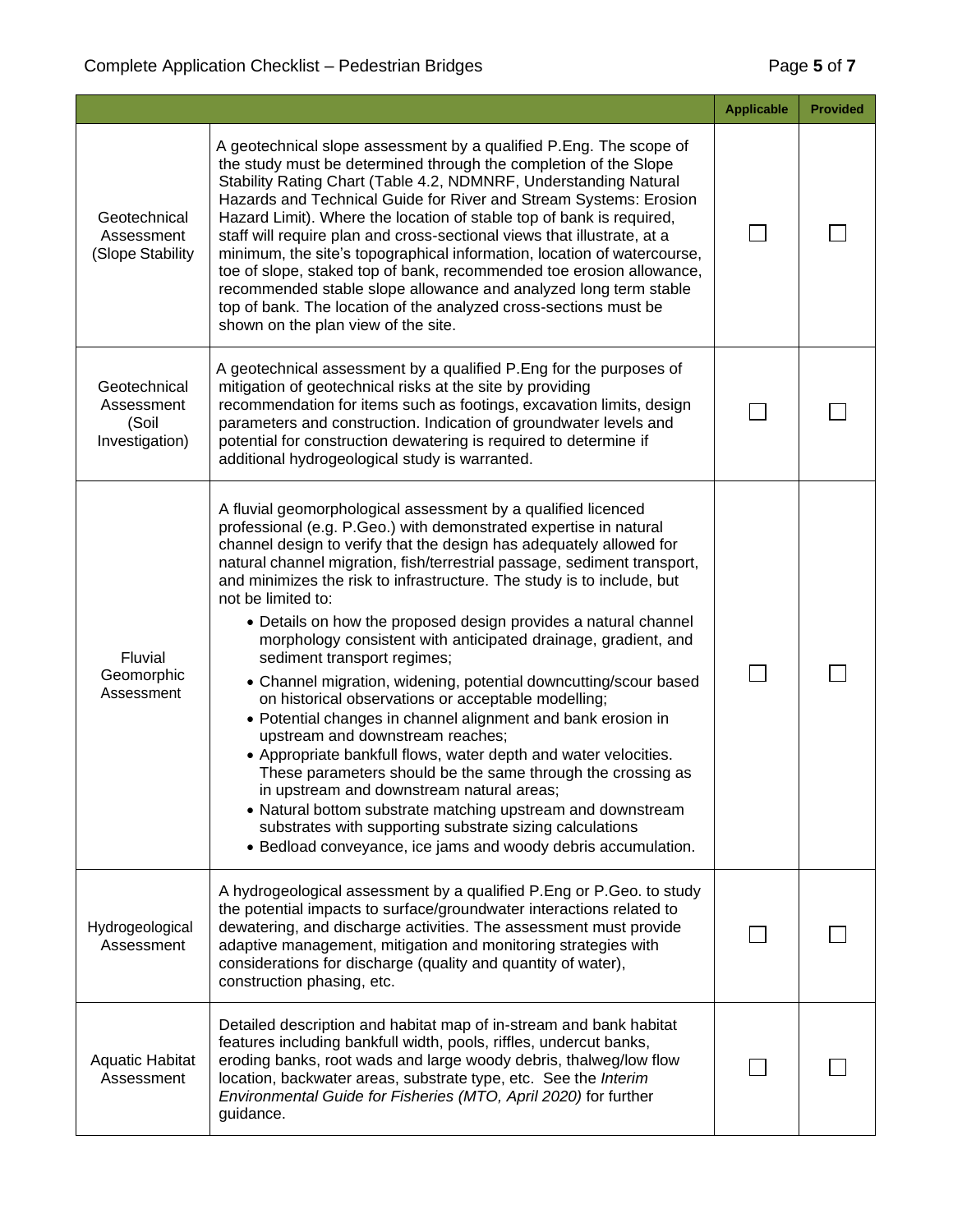|                                                |                                                                                                                                                                                                    | <b>Applicable</b> | <b>Provided</b> |
|------------------------------------------------|----------------------------------------------------------------------------------------------------------------------------------------------------------------------------------------------------|-------------------|-----------------|
| Additional<br><b>Fisheries</b><br>Requirements | Fish passage assessment based on the sustained and burst speeds of<br>the weakest species for baseflow conditions up to a 2-year storm<br>(unless otherwise advised by Conservation Halton staff). |                   |                 |
| <b>Ecological Study</b>                        | An Ecological Study. Reference must be made to Conservation<br>Halton's Guidelines for Ecological Studies, available at:<br>www.conservationhalton.ca.                                             |                   |                 |

| <b>Other Requirements</b>                                                                                                                                                                                                                                                                                                                                                                                                                                                                                                                                                                                                                                                                    |  |            |  |
|----------------------------------------------------------------------------------------------------------------------------------------------------------------------------------------------------------------------------------------------------------------------------------------------------------------------------------------------------------------------------------------------------------------------------------------------------------------------------------------------------------------------------------------------------------------------------------------------------------------------------------------------------------------------------------------------|--|------------|--|
|                                                                                                                                                                                                                                                                                                                                                                                                                                                                                                                                                                                                                                                                                              |  |            |  |
| On November 25, 2013, amendments to the Canadian Fisheries Act, associated Applications<br>for Authorization (under Paragraph 35(2) (b) of the Fisheries Act Regulations) and Information<br>Requirements Regulations came into force. Depending on the scale of works, as you will be<br><b>Fisheries</b><br>conducting a project in/near water, the proponent has responsibilities under the Fisheries Act<br>Act<br>to ensure serious harm to fish is avoided. Please refer to the Department of Fisheries and<br>Oceans (DFO) website for additional information. Alternatively, questions can be directed to<br>DFO by phone 1 855 852-8320 or email fisheriesprotection@dfo-mpo.gc.ca. |  |            |  |
| Staff are aware that the Ministry of Environment, Conservation and<br>Parks (MECP) may have outstanding concerns with respect to species<br>Endangered<br>listed on the Species at Risk in Ontario list as it pertains to the<br>Species<br>Endangered SpeciesAct (ESA) in the immediate area around this<br>project. Please contact MECP directly to determine what detailed<br>project information will be required to begin the ESA approval process:<br>SAROntario@ontario.ca                                                                                                                                                                                                            |  | Applicable |  |
| <b>Prepared by:</b>                                                                                                                                                                                                                                                                                                                                                                                                                                                                                                                                                                                                                                                                          |  | Signature: |  |